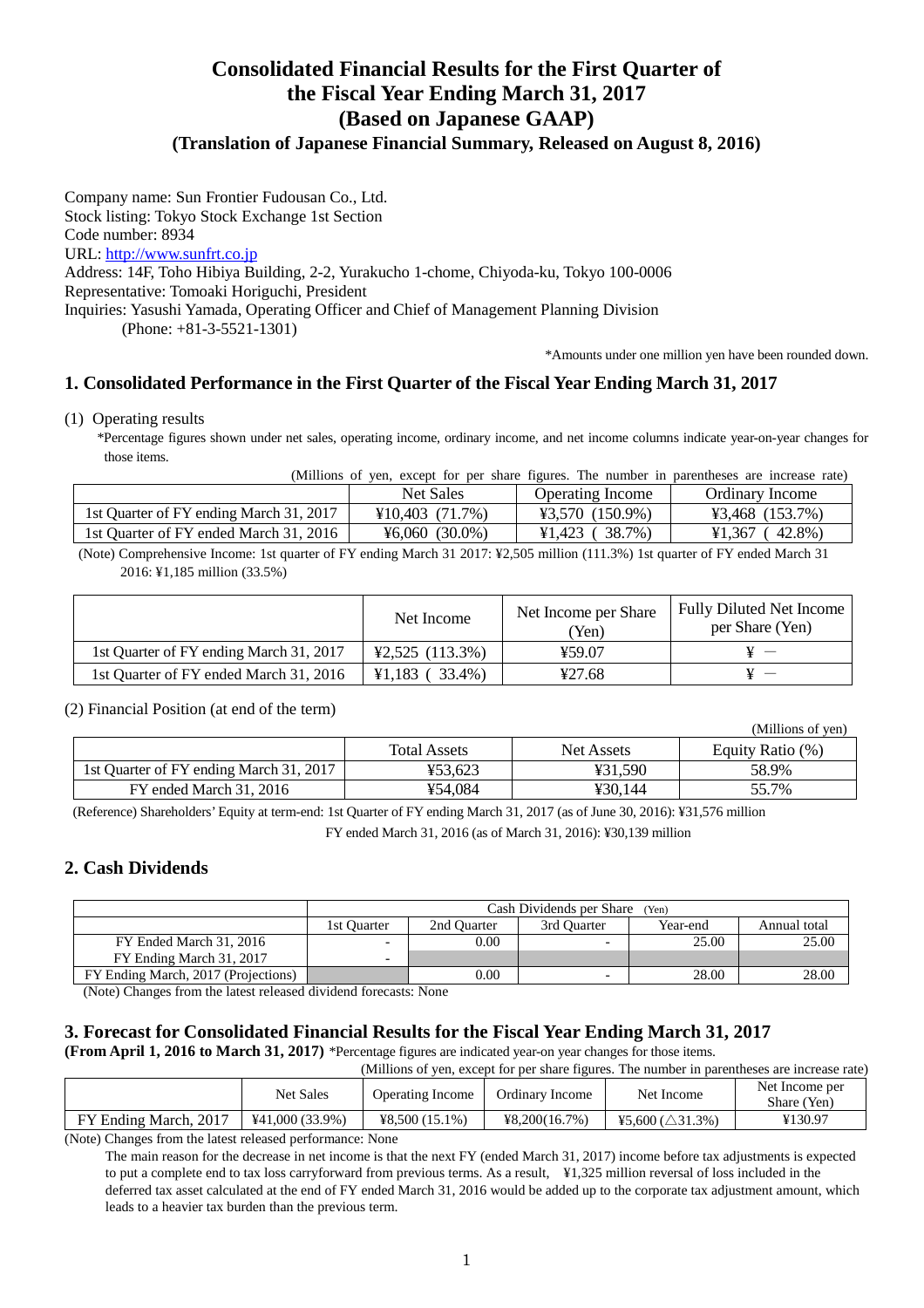## **4. Others**

(1) Changes in significant subsidiaries during the period (changes in specified subsidiaries resulting in changes in scope of consolidation): None

New companies: — Excluded companies: —

(2) Adoption of special accounting practices in the preparation of quarterly consolidated financial statements: None

- (3) Changes in accounting principles, procedures and presentation methods
	- 1) Changes caused by revision of accounting standards: Yes
	- 2) Changes of accompanying revisions other than 1) above: None
	- 3) Changes in accounting estimates: None
	- 4) Restatement of corrections: None
- (4) Number of outstanding shares (common stocks)
	- 1) Number of outstanding shares at the end of the period (including treasury stock):

1st Quarter of FY ending March 31, 2017: 42,755,500 shares

- FY ended March 31, 2016: 42,755,500 shares
- 2) Number of treasury stock at the end of period: 1st Quarter of FY ending March 31, 2017: 143 shares FY ended March 31, 2016: 143 shares
- 3) Average number of shares for the period:
	- 1st Quarter of FY ending March 31, 2017: 42,755,357 shares
	- 1st Quarter of FY ended March 31, 2016: 42,755,357shares

※Implementation status of quarterly review processes

This Summary of Consolidated Financial Results is not subject to quarterly review processes under the Financial Products and Exchange Law. At the time of this document's release, review of the quarterly financial statements under the Financial Products and Exchange Law had not been completed.

### ※Appropriate use of business forecasts; other special items

Business forecasts contained in this report are based on information available to the Company on the date of this report's announcement and on assumptions pertaining to uncertain factors that may affect the Company's future results. Therefore, the company has no intention to promise the accomplishment of the forecasts. Due to unforeseen circumstances, however, actual results may differ significantly from such forecasts.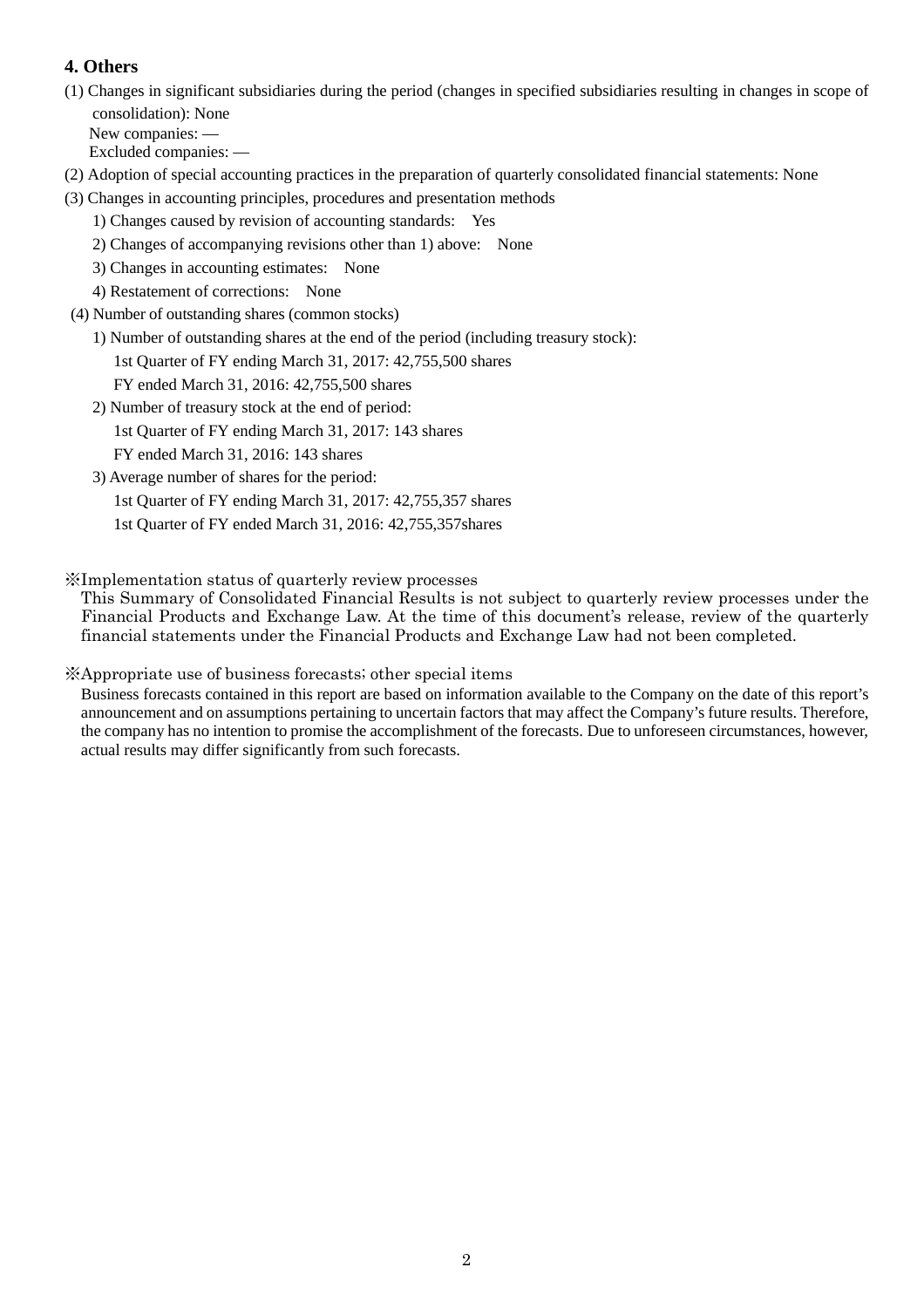# Table of Contents of Appendix

| 1. Qualitative Information Concerning Consolidated Business Performance for the Quarter Under Review 4 |  |
|--------------------------------------------------------------------------------------------------------|--|
|                                                                                                        |  |
|                                                                                                        |  |
|                                                                                                        |  |
|                                                                                                        |  |
| (2) Consolidated Quarterly Statements of Income and Consolidated Quarterly Statements of               |  |
|                                                                                                        |  |
|                                                                                                        |  |
|                                                                                                        |  |
|                                                                                                        |  |
|                                                                                                        |  |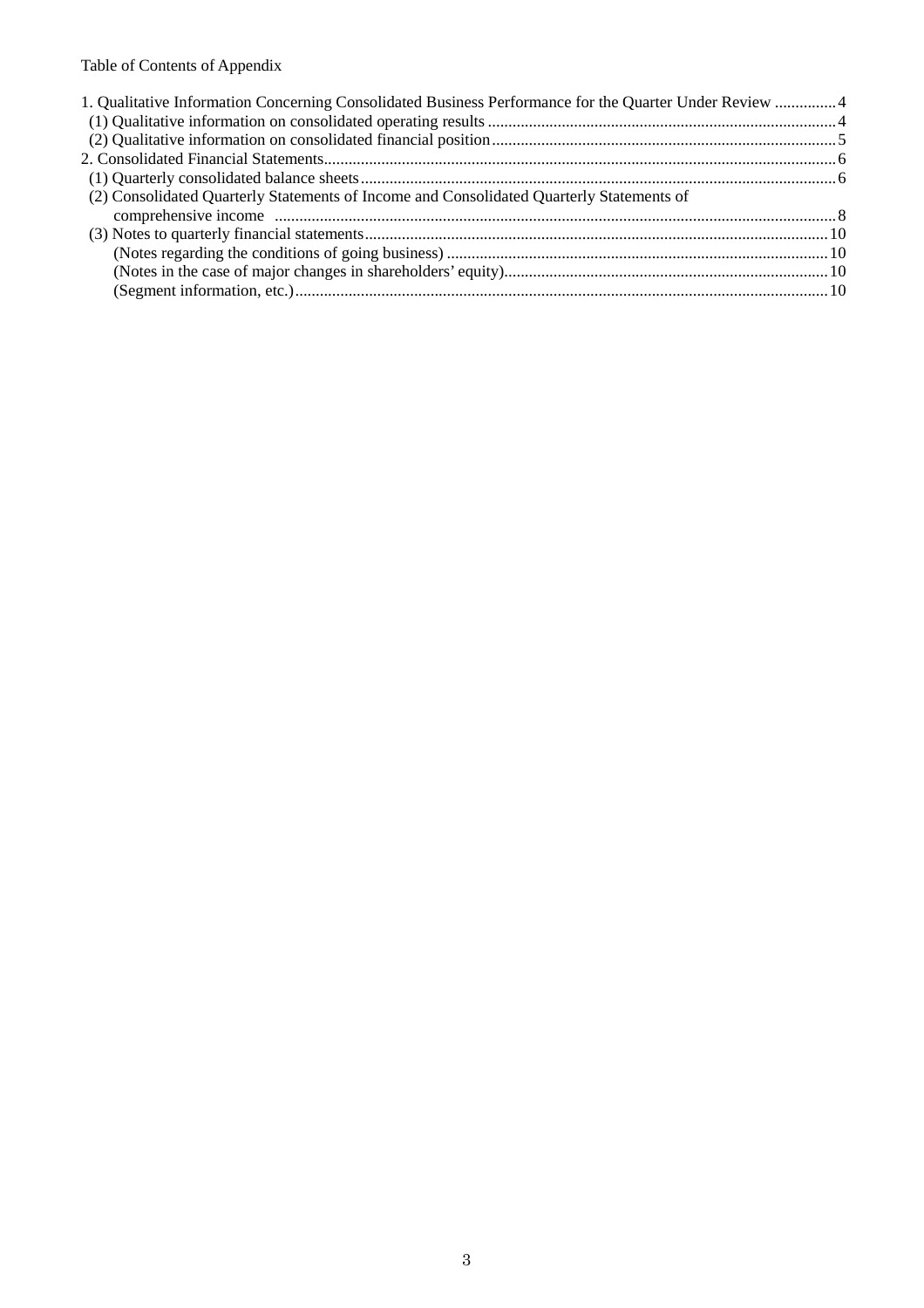#### 1. Qualitative Information Concerning Consolidated Business Performance for the Quarter under Review  $(1)$  Qualitative information on consolidated operating results

With regard to the Japanese economy during the first quarter of consolidated fiscal year, thanks to the government's economic stimulus measures and monetary easing by the Bank of Japan, the employment situation have been showing improvement, but corporation earnings were affected by sensitive currency movement and weakened personal consumption. Moreover, in the meantime, significant increase of foreign visitors to Japan is also contributable to moderate economic recovery. On the other hand, as the economic downside risk of China including the emerging countries has increased, the economic outlook is still uncertain.

In the real estate industry to which our company and our consolidated subsidiaries (hereinafter, "our corporate group") belong, there has been a long-term improvement in the vacancy rate in the office market in urban center, and the average rent is also showing moderate improvement in the same period. On the other hand, under the unpredictable economic situation, investors retain a wait-and-see attitude to the real estate market, so the volume of trades decreased.

In such an environment, our corporate group focuses on the utilization and distribution of small to medium-sized commercial properties in the urban center of Tokyo, and has helped building owners solve various troubles regarding real estate. We create multifaceted earning opportunities by providing each customer with one-stop services with philosophybased business model, including proposal and order receipt for the rental, brokerage, sale, management, maintenance, remodeling, and renovation of buildings; consultation regarding inheritance, tax affairs, etc. in collaboration with specialists and rent guarantee service, etc.

By linking up unrivalled knowhow and experience gained through the process of providing the above mentioned various services, we have been proactively developing real estate revitalization projects that deliver substantial value added to stakeholders and society. Focusing mainly on commercial properties in 5 central wards (Chiyoda, Chuo, Minato, Shinjuku, and Shibuya), we change the layout of rental rooms, creating green lush terraces on building roofs, preparing setup offices, redesigning the interior to make sure everything fit to every customer's deepest needs. Hence, the buildings sold by our company possess not only great attractiveness but also deliver high quality. Moreover, our leasing management team with high expertise and deep understanding of local needs are always there to help property owners fulfill any vacancies.

We exert our strength in office building operation business model by hotel developing, operating and revitalization business, and through that, we are able to build another core business second to our office business. To response to the increasing number of foreign tourists visiting Japan, we have agreed to make a business alliance with Shanghai Spring Group for the development of inbound city-tourism hotel chain, and in April, "SPRINGSUNNY Hotel Nagoya Tokoname" opened as the first hotel of our collaborative brand. In addition, we started the projects of the high-rise condominium in Da Nang, the largest city of central Vietnam, and urban residential houses in Jakarta, the capital of Indonesia.

As a result, our consolidated results for the first quarter ending June 2016 were as follows:

Sales ¥10,403 million (up by 71.7% year on year), operating income ¥ 3,570 million (up by 150.9% year on year), ordinary income ¥3,468 million (up by 153.7% year on year), and net income ¥2,525 million (up by 113.3% year on year).

The performance of each segment is as follows.

#### **Real Estate Revitalization**

From the procurement stage, our corporate group starts a "production" process through which we aim to put the property to the best use possible. By carefully researching real estate leasing market on a daily basis to collect knowledge and linking each section's experience in technologies, planning, building management and construction, we draw up feasibly creative business plans. In addition, we emphasize the fact that the more satisfied the tenants, the more satisfied the owner. Through frequent interactions with tenants, we look for all possible ways to make the property more comfortable and convenient for them to use, and address any challenges quickly, and thereby achieve high rates of tenant retention and utilization.

We have been successful in maximizing the profitability of real estate by renovating real estate, especially those with low rate of utilization. Concretely, we renew properties so that they can meet the needs of society and owners, and therefore, turning them into profitable real estate investment before selling them to individuals and corporation customers.

By continuing to provide reliable aftersales service (including property management, pro-active response to faults, solving owner difficulties and responding to new demands), we deliver the property as a composite package of added value that even extends to post-sale follow-up service.

As for the Revitalization business, we determine target buyers at the stages of procurement and commercialization, pursuing not only the rate of return, but also "true values" suited for target clients such as location, rarity, yield stability and taxation merits. Notably, in this first quarter, we supposed the buyer who will appreciate the charm and value of the property, and innovated a way to limited sales, spend much time to create high-value added property.

Through these efforts, both sales and profits increased from the previous year.

As for the property leasing business, we purchase and retain properties according to our well-selected criteria. With a combination of valuable knowledge and skills in rental brokerage, property management, construction solutions and rent guarantee services, we have been succeeding in maintaining a high rate of utilization and securing stable rental income. But by the disposition of high- earning property, both sales and profits decreased from the previous year.

As a result of the above activities, sales were ¥9,357 million (up by 81.2% year on year) and segment income was ¥3,869 million (up by 156.8% year on year).

#### **Real Estate Brokerage**

Our sales intermediation business has been focusing on customer referrals from other departments such as property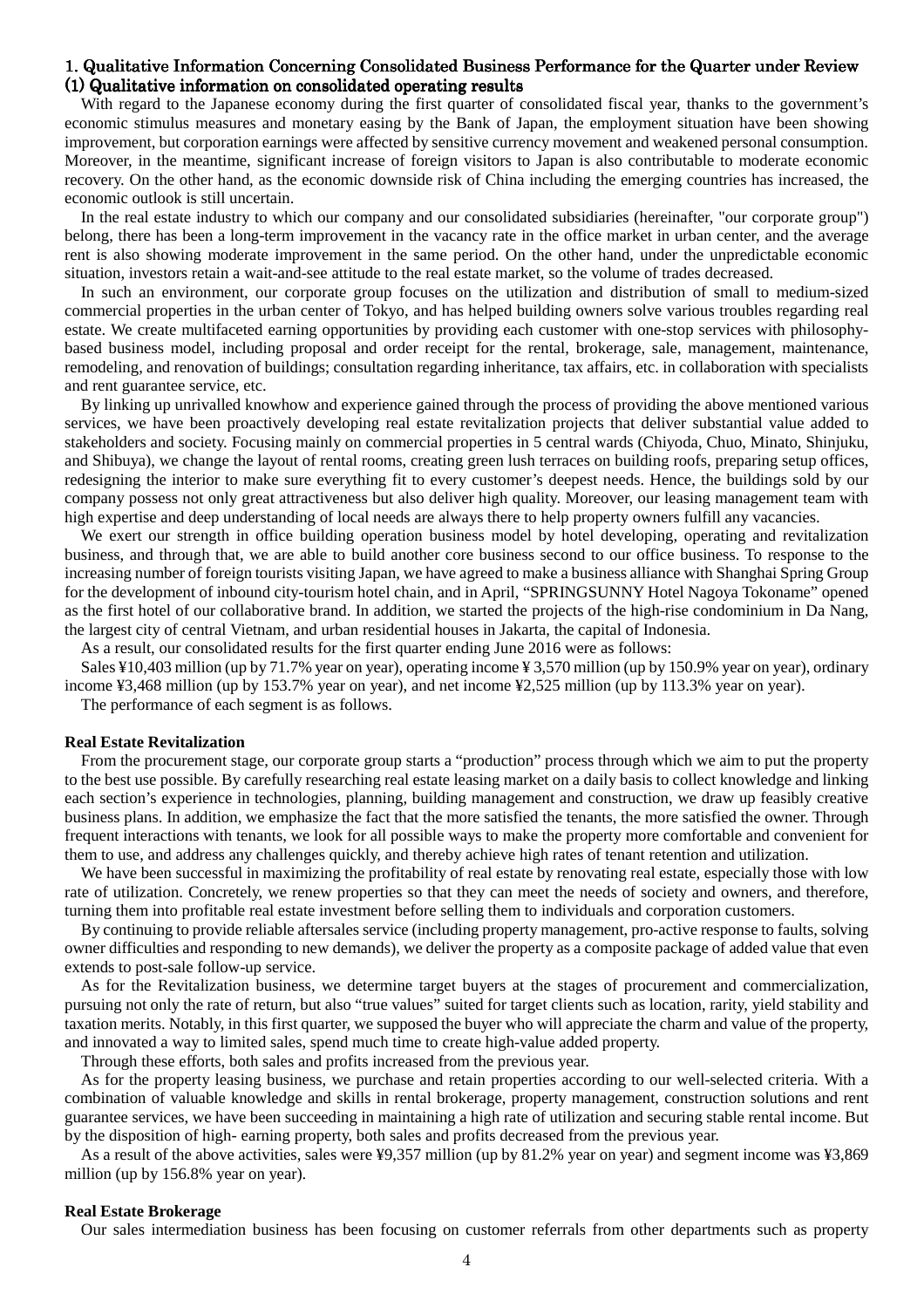management and leasing brokerage. By providing high value added and satisfaction to customers, the business flourishes through a good circulation of referrals and repeaters. Besides that, with our ability in solving customers' problems, real estate consulting and foreign language corresponding service for overseas investors (mainly those from Taiwan), our customer base has expanded.

By Chinese economic slowdown and Brexit issue, the economic outlook is still uncertain, both sales and profits of the sales brokerage business decreased from the previous year. But the number of inquiry is increasing, so we will set the matters to close them.

In the leasing brokerage business, while occupancy rate continuously improves, not only are we active in finding tenants, but also in solving property owners' various problems. Through these efforts, both sales and profits increased from the previous year. Furthermore, the leasing management team is also contributing to the whole group's profit by engaging in recruiting tenants for properties of revitalization business, and bringing in new customers entrusting their buildings to property management department.

As a result of the above activities, sales were ¥226 million (down by 44.1% year on year) and segment income was ¥182 million (down by 50.3% year on year).

#### **Property Management**

In the property management business, we practiced the profit improvement by the contract changes to appropriate rent level providing meticulous and careful leasing management services backed by good sense of locality, which contributed to the income recovery and maintain of the stable occupancy rate in the building management. Backed by these activities, we could receive repeated orders for property management from the same customer. At the end of the first quarter of this fiscal year we were newly managing 53 buildings (18.2% increase year on year), as can be seen in the table below.

In addition, by trying to grasp clients' asset background and by offering appropriate solutions for them, we created the business opportunities for brokerage and construction order entrusted by the client who had purchased the revitalized property.

Such combined real estate services with keeping the viewpoint of customers are creating much added-value by making creativity and improvement.

As a result of the above activities, both sales and profits increased.

|                            | End of June 2014 | End of June 2015 | End of June 2016 |
|----------------------------|------------------|------------------|------------------|
| No. of entrusted buildings | 242              | 292              | 345              |
| Occupancy rate             | .3%              | 96.1%            | 95.3%            |

As for the building maintenance business, by demonstration of our strength in property maintenance, especially in cleaning and repairing walls of high-rise buildings, we have been able to increase the number of orders received and consequently generate more revenue for the fiscal year ended March 2016, both sales and profits increased.

As a result of the above activities, sales were ¥430 million (up by 20.2% year on year) and segment income was ¥202 million (up by 21.4%).

#### **Other Businesses**

In the rent guarantee business, concentration on new client acquisition and enhancement of cooperation with affiliated companies has helped improve the bottom line.

As for the construction solution business, due to specialize in revitalization business, both sales and profits decreased.

"Space Rental", our new business established the previous term. We continued to expand this business by taking over new rental conference rooms as well as offices.

As for the hotel business, "SPRINGSUNNY Hotel Nagoya Tokoname" opened in April as the first hotel of the collaborative brand with Shanghai Spring Group. Aiming at becoming "heart-warming" hotel which is attractive to foreign group tourists and independent travelers, occupancy rate and average daily room rate are improved remarkably.

As a result of the above activities, sales were ¥388 million (up by 191.4% year on year) and segment income was ¥195 million (up by 211.8% year on year).

#### $(2)$  Qualitative information on consolidated financial position

As of the end of the first quarter of this consolidated fiscal year, total assets were 53,623 million yen (down by 0.9% from the end of the previous consolidated fiscal year) and liabilities were 22,033 million yen (down by 8.0%). The main reasons for the decrease in total assets were that cash increased 1,247 million yen and inventory assets decreased 1,317 million yen. The main reason for decrease in liabilities was that long-term loans payable decreased 1,114 million yen and tax payable decreased 538 million yen.

Net assets were 31,590 million yen (up by 4.8%). The main reason for the increase in net assets was posting 2,525 million yen in quarterly net income, despite 1,068 million yen being paid out for year-end dividends.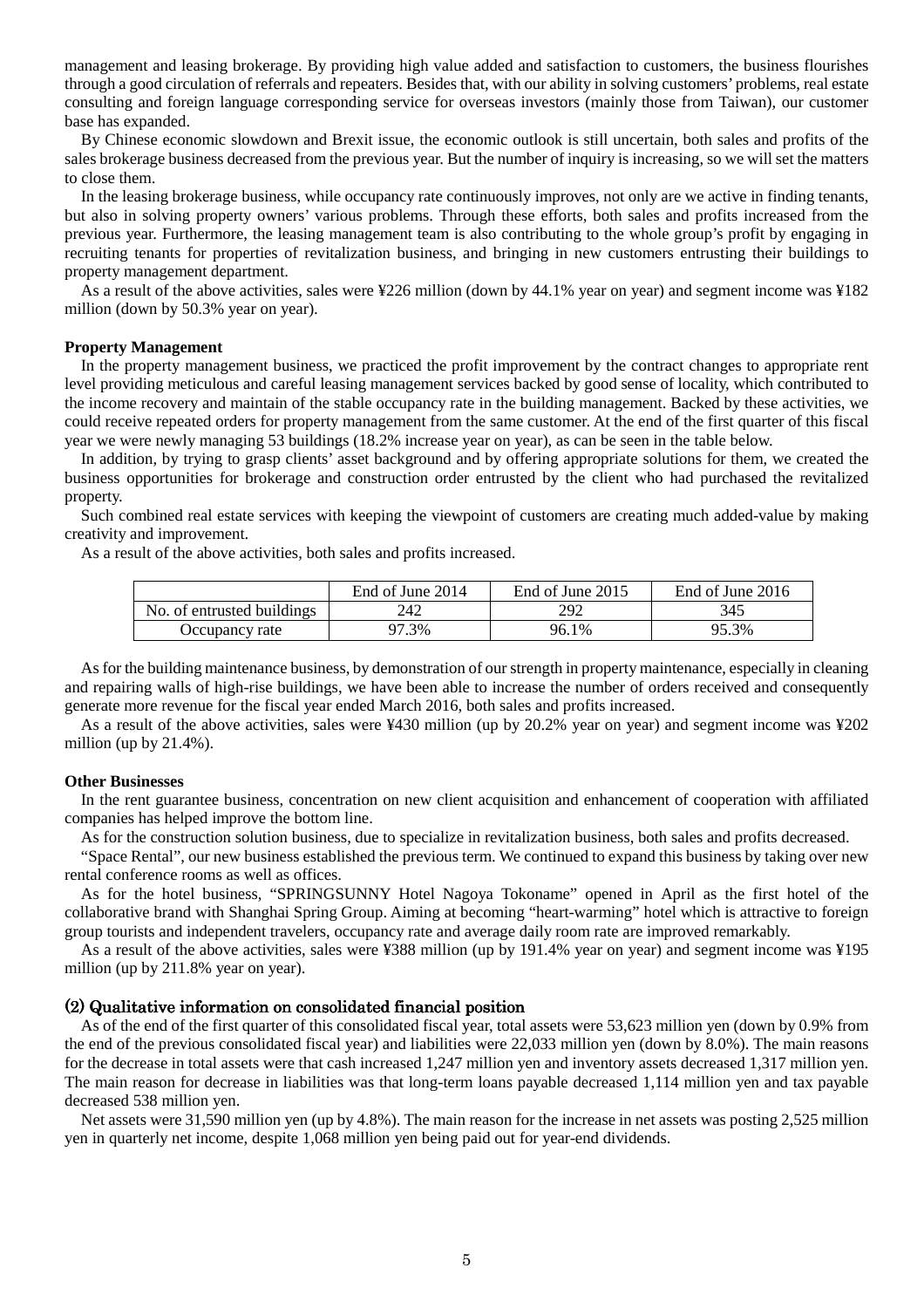### 2. Consolidated Financial Statements 2. Consolidated Statements

### (1) Consolidated Quarterly Balance Sheets (1) Consolidated Sheets

|                                     |                                                  | (Thousands of yen)                                                |
|-------------------------------------|--------------------------------------------------|-------------------------------------------------------------------|
|                                     | FY ended March 31, 2016<br>(As of March 31,2016) | End of 1Q of FY ending<br>March 31, 2017<br>(as of June 30, 2016) |
| <b>ASSETS</b>                       |                                                  |                                                                   |
| <b>Current</b> assets               |                                                  |                                                                   |
| Cash and deposits                   | 15,413,978                                       | 16,661,961                                                        |
| Accounts receivable-trade           | 344,832                                          | 345,160                                                           |
| Real estate for sale                | 6,047,465                                        | 2,994,186                                                         |
| Real estate for sale in process     | 26,664,726                                       | 28,401,260                                                        |
| Supplies                            | 2,096                                            | 1,299                                                             |
| Deferred tax assets                 | 1,736,749                                        | 1,164,672                                                         |
| Other                               | 1,174,601                                        | 1,349,862                                                         |
| Allowance for doubtful accounts     | $\Delta$ 18,977                                  | $\Delta$ 15,431                                                   |
| Total current assets                | 51,365,472                                       | 50,902,972                                                        |
| Noncurrent assets                   |                                                  |                                                                   |
| Property, plant and equipment       |                                                  |                                                                   |
| Buildings, net                      | 702,298                                          | 701,630                                                           |
| Land                                | 1,172,832                                        | 1,172,832                                                         |
| Other, net                          | 44,723                                           | 47,669                                                            |
| Total property, plant and equipment | 1,919,854                                        | 1,922,132                                                         |
| Intangible assets                   | 278,208                                          | 273,182                                                           |
| Investments and other assets        |                                                  |                                                                   |
| Other                               | 525,166                                          | 529,570                                                           |
| Allowance for doubtful accounts     | $\Delta$ 4,381                                   | $\Delta$ 4,380                                                    |
| Total investments and other assets  | 520,784                                          | 525,189                                                           |
| Total noncurrent assets             | 2,718,847                                        | 2,720,504                                                         |
| Total assets                        | 54,084,319                                       | 53,623,477                                                        |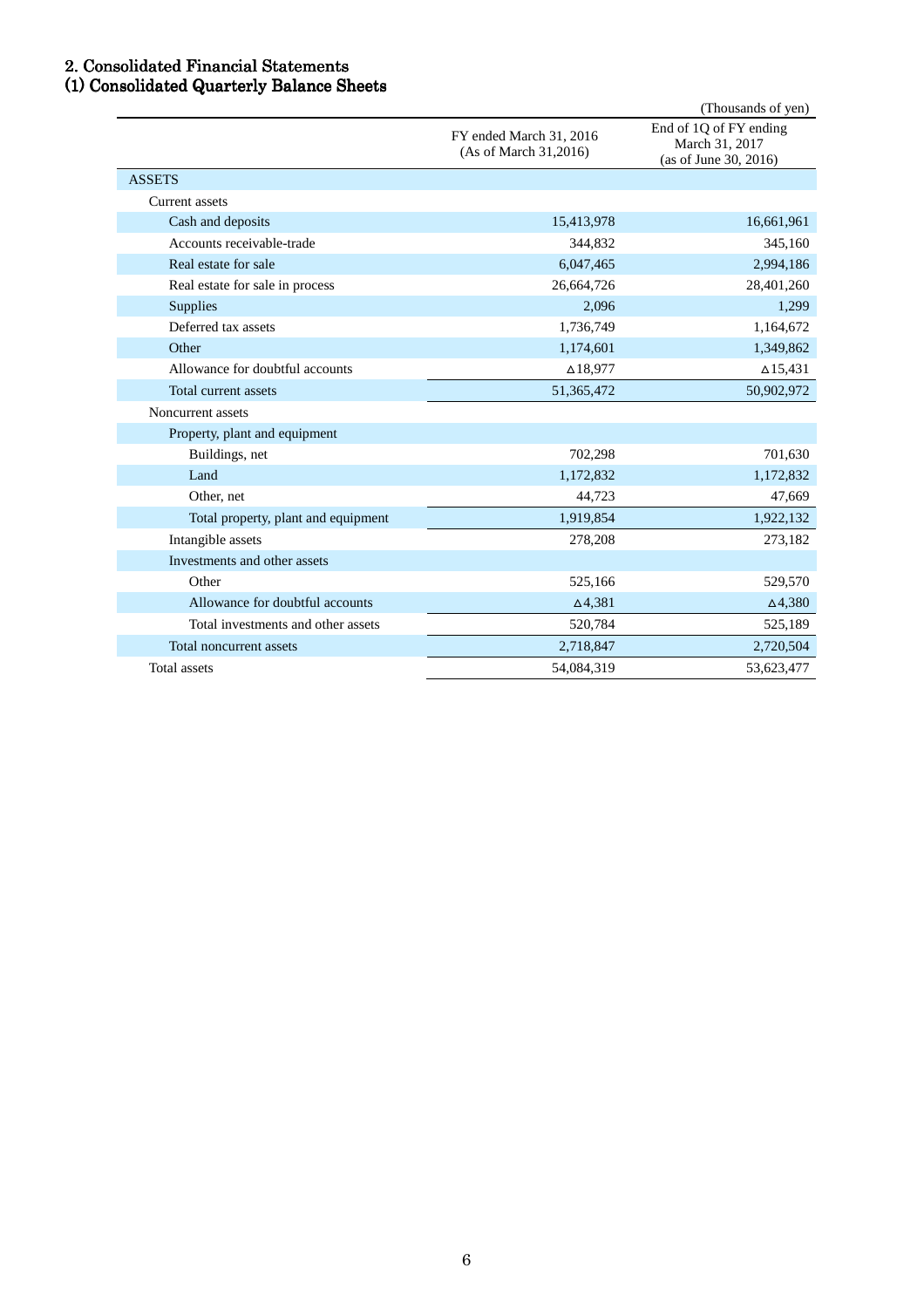|                                                       |                                                  | (Thousands of yen)                                                |
|-------------------------------------------------------|--------------------------------------------------|-------------------------------------------------------------------|
|                                                       | FY ended March 31, 2016<br>(As of March 31,2016) | End of 1Q of FY ending<br>March 31, 2017<br>(as of June 30, 2016) |
| <b>LIABILITIES</b>                                    |                                                  |                                                                   |
| <b>Current liabilities</b>                            |                                                  |                                                                   |
| Accounts payable-trade                                | 599,139                                          | 995,698                                                           |
| Short-term loans payable                              | 1,248,500                                        | 1,088,000                                                         |
| Current portion of bonds                              | 101,200                                          | 1,199,200                                                         |
| Current portion of long-term loans payable            | 2,004,184                                        | 1,712,884                                                         |
| Income taxes payable                                  | 973,017                                          | 434,057                                                           |
| Provision for bonuses                                 | 134,643                                          | 74,810                                                            |
| Provision for directors' bonuses                      | 41,150                                           | 12,000                                                            |
| Construction warranty reserve                         | 6,800                                            | 5,100                                                             |
| Provision for loss on guarantees for rent             | 41,739                                           | 44,618                                                            |
| Other                                                 | 2,491,110                                        | 2,097,483                                                         |
| Total current liabilities                             | 7,641,484                                        | 7,663,851                                                         |
| Noncurrent liabilities                                |                                                  |                                                                   |
| Bonds payable                                         | 1,413,300                                        | 280,000                                                           |
| Long-term loans payable                               | 13,642,252                                       | 12,818,856                                                        |
| Deferred tax liabilities                              | 578                                              | 312                                                               |
| Other                                                 | 1,242,048                                        | 1,270,140                                                         |
| Total noncurrent liabilities                          | 16,298,179                                       | 14,369,309                                                        |
| <b>Total liabilities</b>                              | 23,939,663                                       | 22,033,161                                                        |
| <b>NET ASSETS</b>                                     |                                                  |                                                                   |
| Shareholders' equity                                  |                                                  |                                                                   |
| Capital stock                                         | 8,387,211                                        | 8,387,211                                                         |
| Capital surplus                                       | 2,871,767                                        | 2,871,767                                                         |
| Retained earnings                                     | 18,885,910                                       | 20,342,702                                                        |
| Treasury stock                                        | $\Delta$ 174                                     | $\Delta$ 174                                                      |
| Total shareholders' equity                            | 30,144,715                                       | 31,601,508                                                        |
| Accumulated other comprehensive income                |                                                  |                                                                   |
| Valuation difference on available-for-sale securities | 2,951                                            | 2,668                                                             |
| Foreign currency translation adjustment               | $\Delta$ 8,331                                   | ∆27,777                                                           |
| Total accumulated other comprehensive income          | $\Delta$ 5,379                                   | $\Delta$ 25,108                                                   |
| Minority interests                                    | 5,320                                            | 13,916                                                            |
| Total net assets                                      | 30,144,656                                       | 31,590,315                                                        |
| Total liabilities and net assets                      | 54,084,319                                       | 53,623,477                                                        |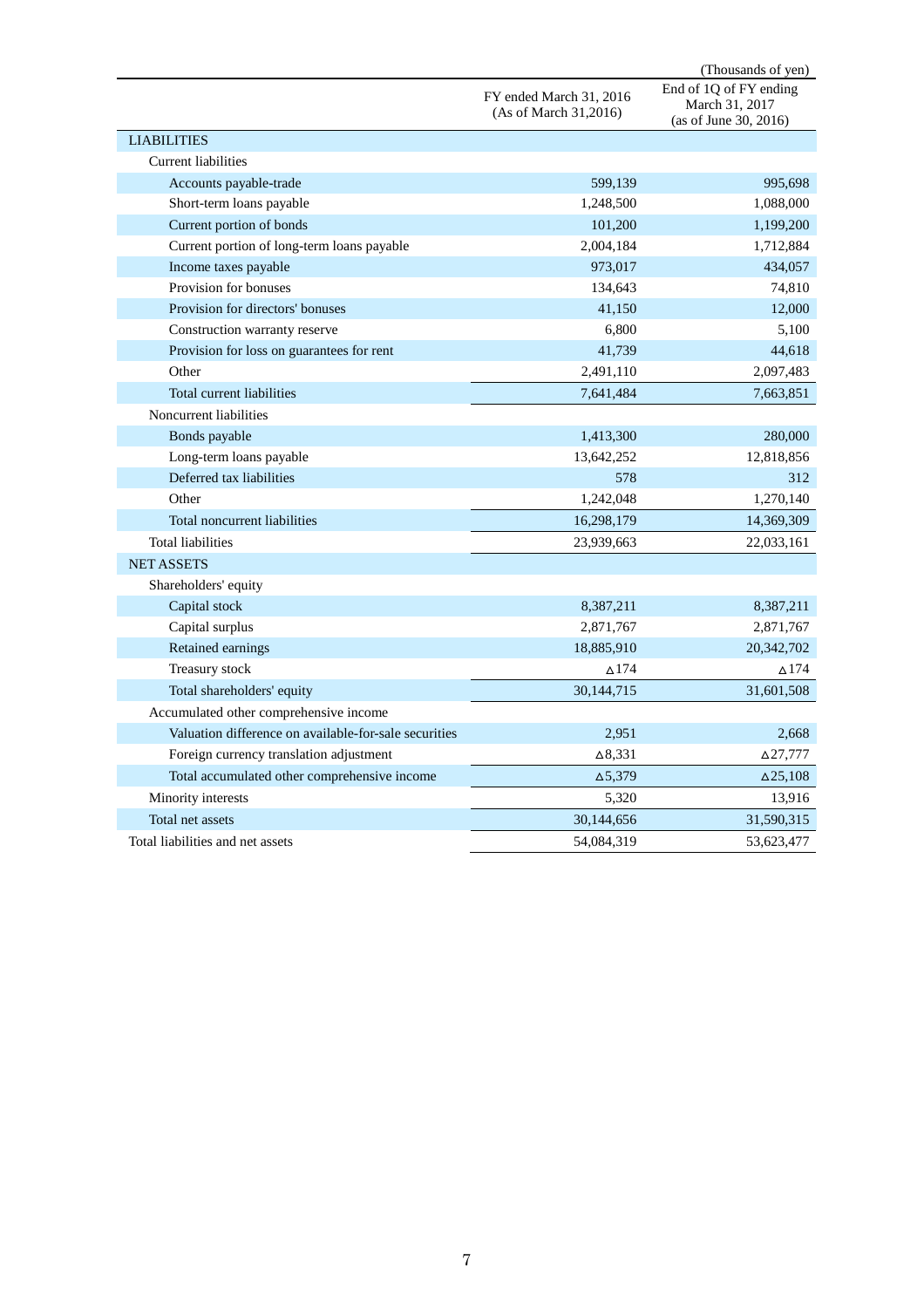### (2) Consolidated Quarterly Statements of Income and Consolidated Quarterly Statements of comprehensive income

Consolidated Quarterly Statements of Income

|                                                   |                                                  | (Thousands of yen)                              |
|---------------------------------------------------|--------------------------------------------------|-------------------------------------------------|
|                                                   | First Quarter of FY ended                        | First Quarter of FY ended                       |
|                                                   | March 31, 2016<br>(April 1,2015 - June 30, 2015) | March 31, 2017<br>(April 1,2016- June 30, 2016) |
| Net sales                                         | 6,060,541                                        | 10,403,395                                      |
| Cost of sales                                     | 3,868,709                                        | 5,745,660                                       |
| Gross profit                                      | 2,191,832                                        | 4,657,735                                       |
| Selling, general and administrative expenses      | 768,440                                          | 1,086,827                                       |
| Operating income                                  | 1,423,391                                        | 3,570,908                                       |
| Non-operating income                              |                                                  |                                                 |
| Interest income                                   | 2,560                                            | 3,492                                           |
| Dividends income                                  | 182                                              | 181                                             |
| Subsidy income                                    | 720                                              | 720                                             |
| Other                                             | 197                                              | 667                                             |
| Total non-operating income                        | 3,659                                            | 5,062                                           |
| Non-operating expenses                            |                                                  |                                                 |
| Interest expenses                                 | 52,019                                           | 53,430                                          |
| foreign currency transaction loss                 | 3,835                                            | 46,654                                          |
| Other                                             | 3,876                                            | 7,668                                           |
| Total non-operating expenses                      | 59,731                                           | 107,753                                         |
| Ordinary income                                   | 1,367,320                                        | 3,468,217                                       |
| <b>Extraordinary</b> loss                         |                                                  |                                                 |
| Loss on litigation                                | 10,850                                           |                                                 |
| Total extraordinary losses                        | 10,850                                           |                                                 |
| Income before income taxes and minority interests | 1,356,470                                        | 3,468,217                                       |
| Income taxes-current                              | 152,851                                          | 370,713                                         |
| Income taxes-deferred                             | 19,730                                           | 571,935                                         |
| Total income taxes                                | 172,582                                          | 942,649                                         |
| Income before minority interests                  | 1,183,888                                        | 2,525,568                                       |
| Minority interests in income (loss)               |                                                  | $\Delta 108$                                    |
| Net income                                        | 1,183,888                                        | 2,525,676                                       |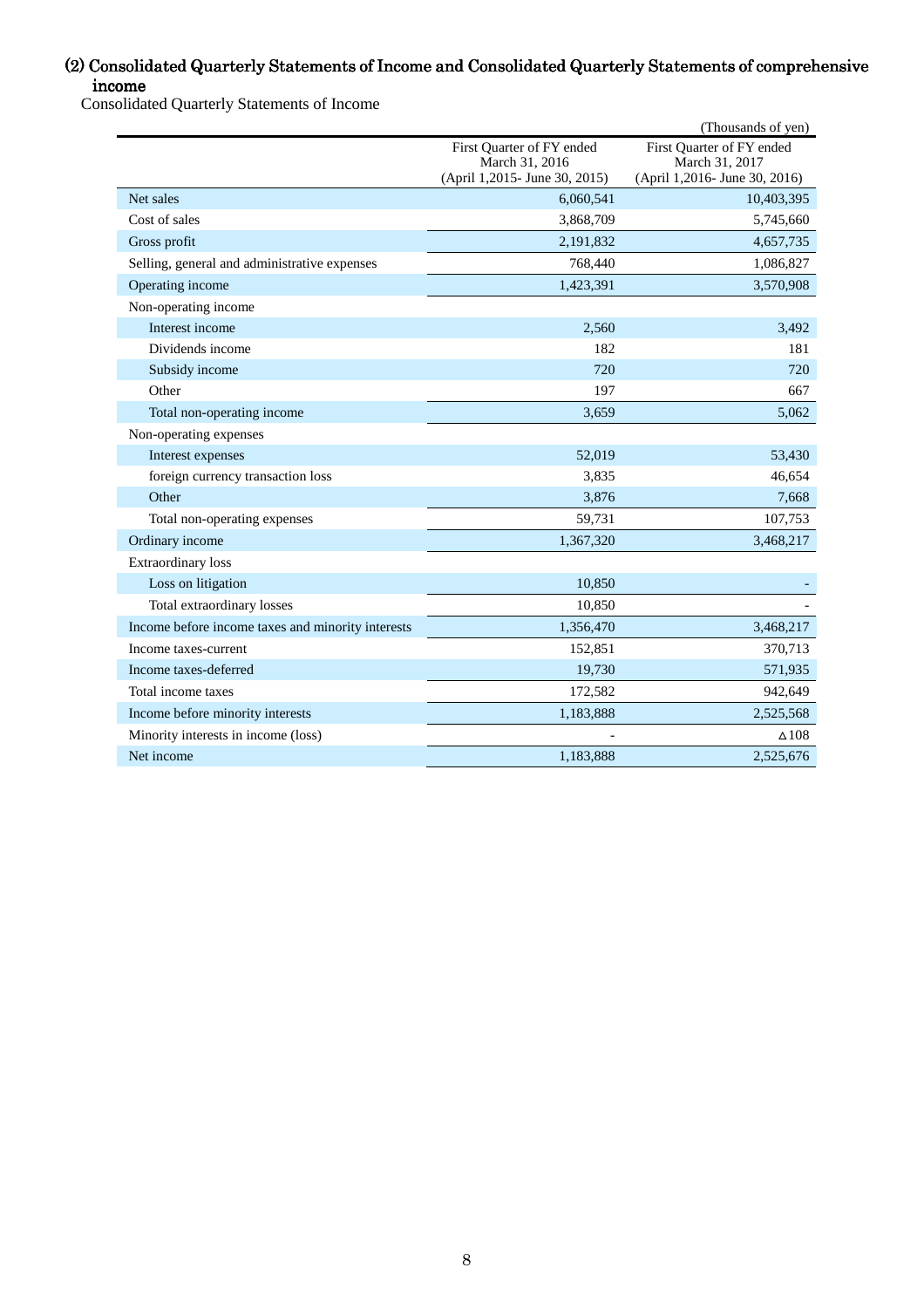# Consolidated Quarterly Statements of comprehensive income

|                                                           |                                | (Thousands of yen)            |
|-----------------------------------------------------------|--------------------------------|-------------------------------|
|                                                           | First Quarter of FY ended      | First Quarter of FY ended     |
|                                                           | March 31, 2016                 | March 31, 2017                |
|                                                           | (April 1,2015 - June 30, 2015) | (April 1,2016- June 30, 2016) |
| Income before minority interests                          | 1,183,888                      | 2,525,568                     |
| Other comprehensive income                                |                                |                               |
| Valuation difference on available-for-sale securities     | $\wedge$ 437                   | $\wedge$ 283                  |
| Foreign currency translation adjustment                   | 2,189                          | $\triangle$ 19,446            |
| Total other comprehensive income                          | 1,752                          | $\triangle$ 19,729            |
| Comprehensive income                                      | 1,185,640                      | 2,505,839                     |
| Comprehensive income attributable to                      |                                |                               |
| Comprehensive income attributable to owners of the parent | 1,185,640                      | 2,505,947                     |
| Comprehensive income attributable to minority interests   |                                | $\wedge$ 108                  |